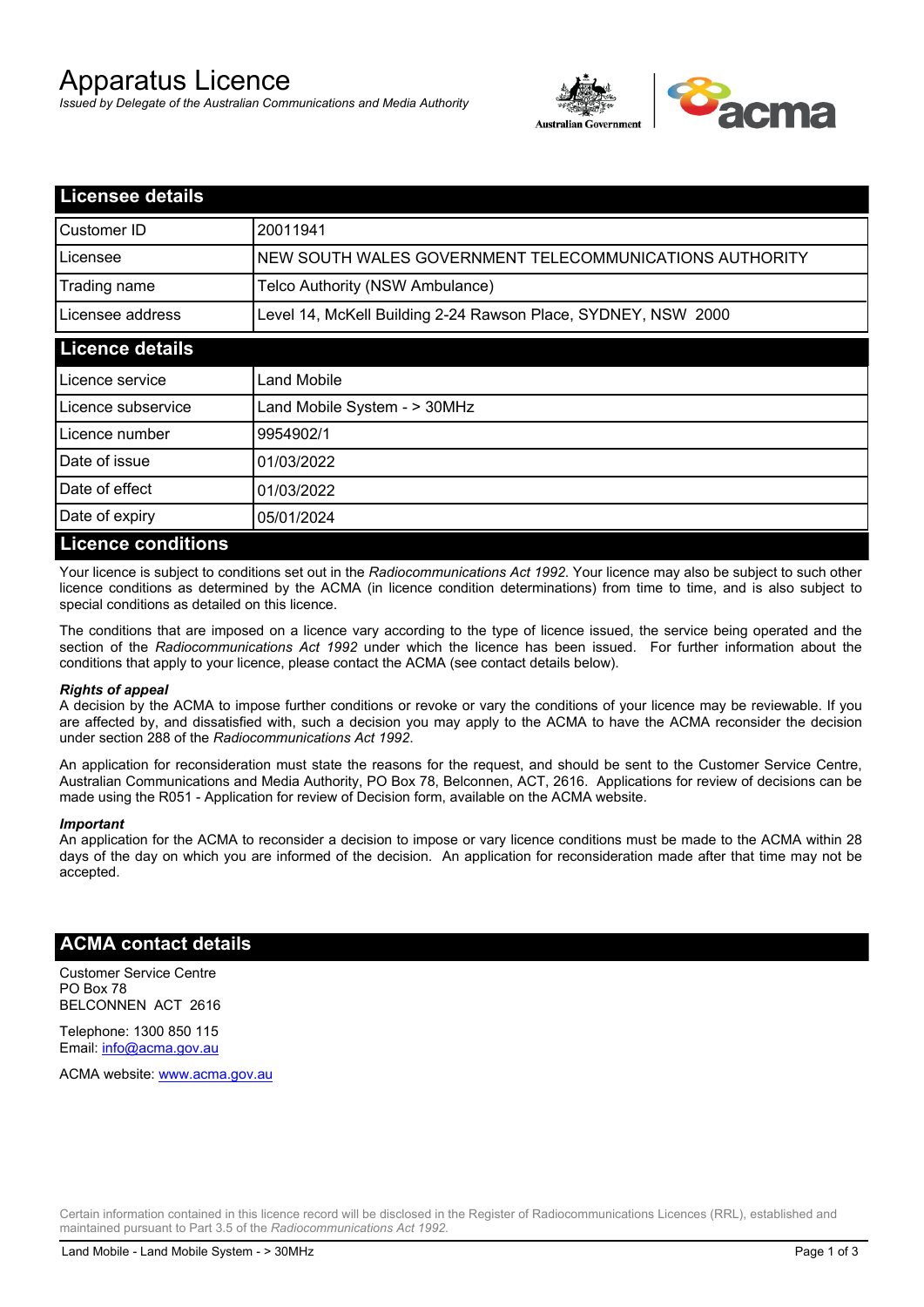# **Advisory Notes applying to licence no.: 9954902/1**

Conditions applicable to the operation of Land Mobile System station(s) authorised under this licence can be found in the Radiocommunications Licence Conditions (Apparatus Licence) Determination and the Radiocommunications Licence Conditions (Land Mobile Licence) Determination. Copies of these determinations are available from the ACMA and from the ACMA home page (www.acma.gov.au).